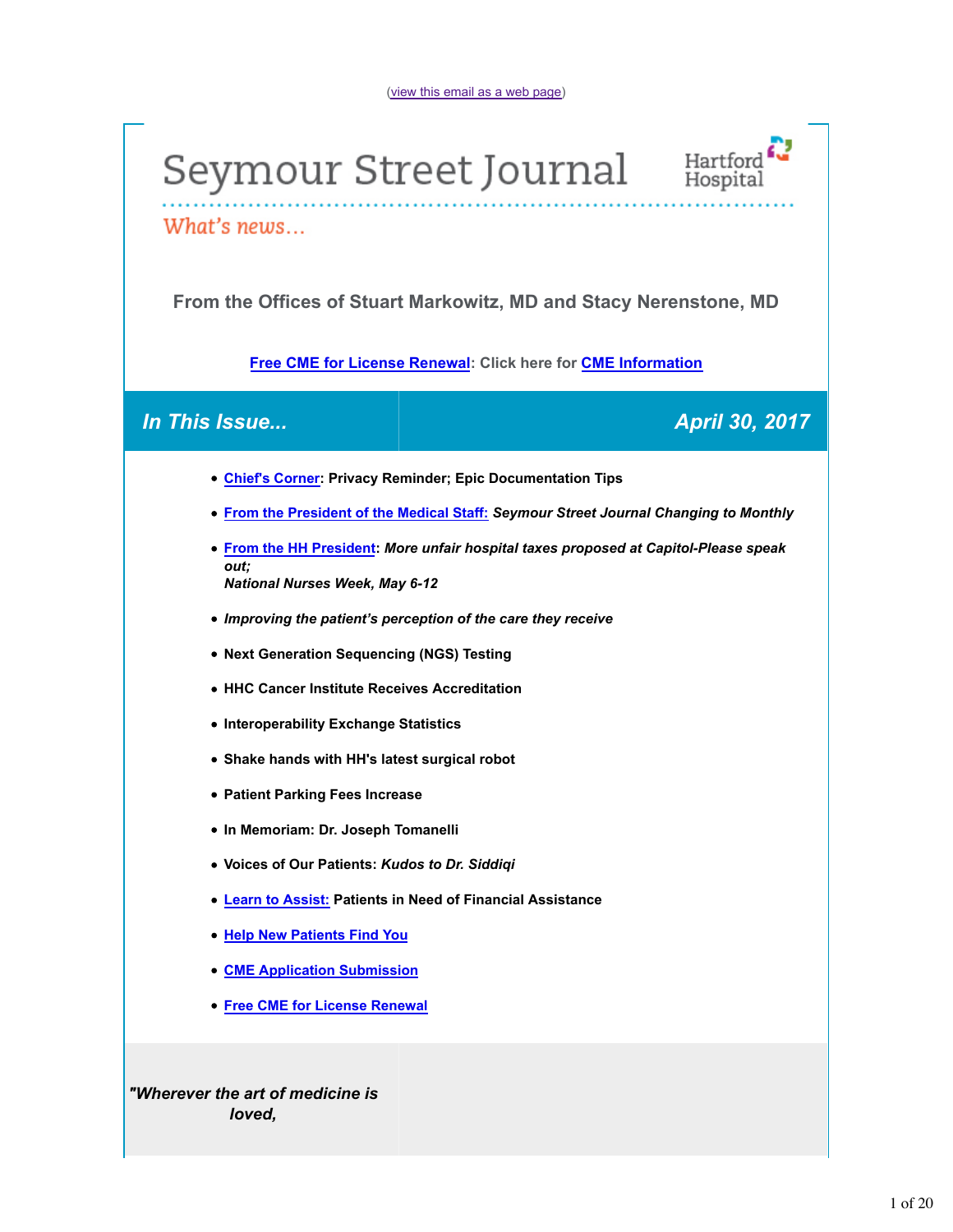### **1984: The first successful heart transplant in Connecticut was done at Hartford Hospital by Dr. Henry B.C. Low.**

### *there is also a love of humanity."*

**- Hippocrates**

*Follow Hartford Hospital on facebook, youtube and twitter*

### *Chief's Corner*

*- Dr. Jack Greene, Hartford HealthCare Regional Vice President of Medical Affairs for the Hartford Region and Hartford Hospital*

### **Just Ask Us!**

We have put in place a dedicated email box for the medical staff, called "Ask Jack." The emails will be picked up each day, and I will be responsible for making sure that you receive feedback. Send your concerns to *askjack@hhchealth.org*.

In addition, there is a dedicated email box to ask questions of **Dr. Stu Markowitz**. Send your questions or comments to *StuandYou@hhchealth.org*, and you'll get a response from Stu within 10 days.

### **Privacy Reminder**

When a patient has a visitor in the room, it is important to remember that they may not want his/her information shared. This can result in a HIPPA violation. We suggest the following type of messaging and action.

*I see you have visitor(s). I need to do an examination and will be discussing your current and past medical history. Would you like this done privately?*

If the patient responds affirmatively, ask if the visitors could leave the room or if you should return at a later time. If a later time is discussed, agree upon the time (i.e. 15 minutes, 30 minutes etc.). Do not begin the examination or discuss anything until all visitors have left the room.

If the patient responds in the negative: *I want you to understand that we may be discussing all of your medical history, medications and other protected health information.*

If the response is that they want the visitor(s) to stay, document the conversation with the patient in the medical record.

### **Epic Documentation Tips**

**Dr. Fred Rubin**

We'd like to start sharing short "pearls" that will help you to document more accurately and efficiently. These are based on recent cases that we reviewed.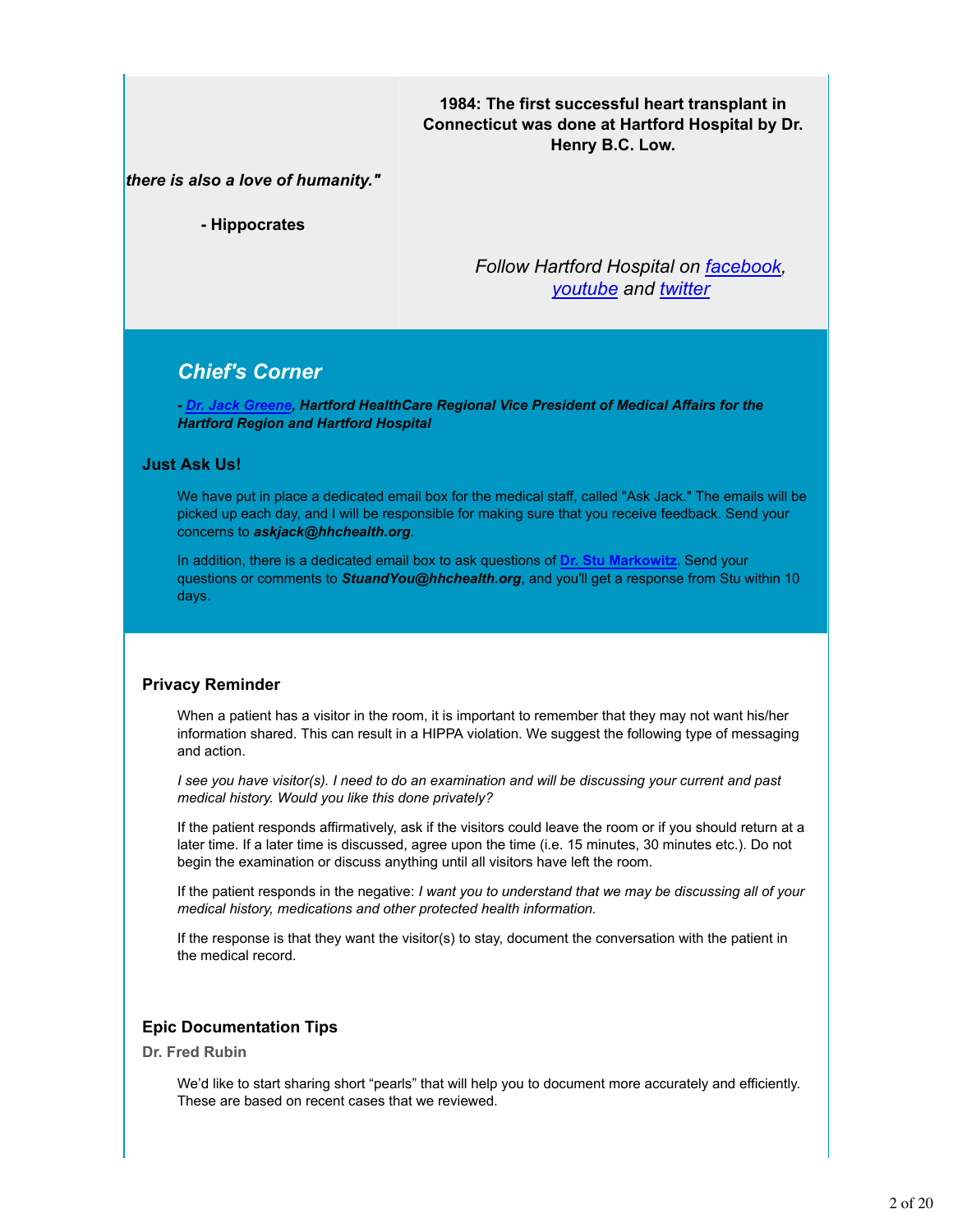Here are two important ones:

- 1. Do not use "vs." in any note. It could have multiple different meanings and is just unclear.
- 2. Always connect the lab values with your decision making. Saying that there "is a negative blood culture" is not the same as saying "no infection"

### **Epic Tip of the Day**

**Dr. Marc Palter**

In order to ensure the accuracy of your H&P, daily Progress Note and Discharge Summary, please make sure that you update the problem list prior to starting the note. This will ensure that the Problem List in the note is accurate.

If you accidentally start a note prior to updating the problem list, you can always leave the note open, update the problem list, come back to the note and refresh it to bring in the updated problem list.

### *From the President of the Medical Staff*

*- Dr. Stacy Nerenstone*, *President of the Hartford Hospital Medical Staff*

### **Seymour Street Journal Changing to Monthly**

In response to feedback we have received from the medical staff regarding the increasing volume of emails we receive, we have decided to decrease the frequency of Seymour Street Journal from biweekly to monthly. The next issue will be delivered in four weeks, on Sunday, May 28.

In addition, we have had requests to publish more information about the Medical Executive Committee - its mission, purpose, members and activities. We will add a column ("From the MEC") to provide that information.

Our goal is always to make sure you receive the information you need in a timely way, while not overwhelming you with too-frequent messaging. We value your feedback; please let us know if this is helpful to you.

**Stacy** 

### *Reminder: Annual Medical Staff/Board Spring Event June 8*

The Annual Medical Staff-Board Spring Event will be held on **Thursday, June 8** from 6-8:30 p.m. in Heublein Hall. Please join your colleagues in recognizing the accomplishments of the recipients of our Annual Medical Staff Awards, and welcome our new faculty members joining Hartford Hospital.

### *From the Hospital President*

*Dr. Stu Markowitz*, *Senior VP, HHC, and Hartford Region President*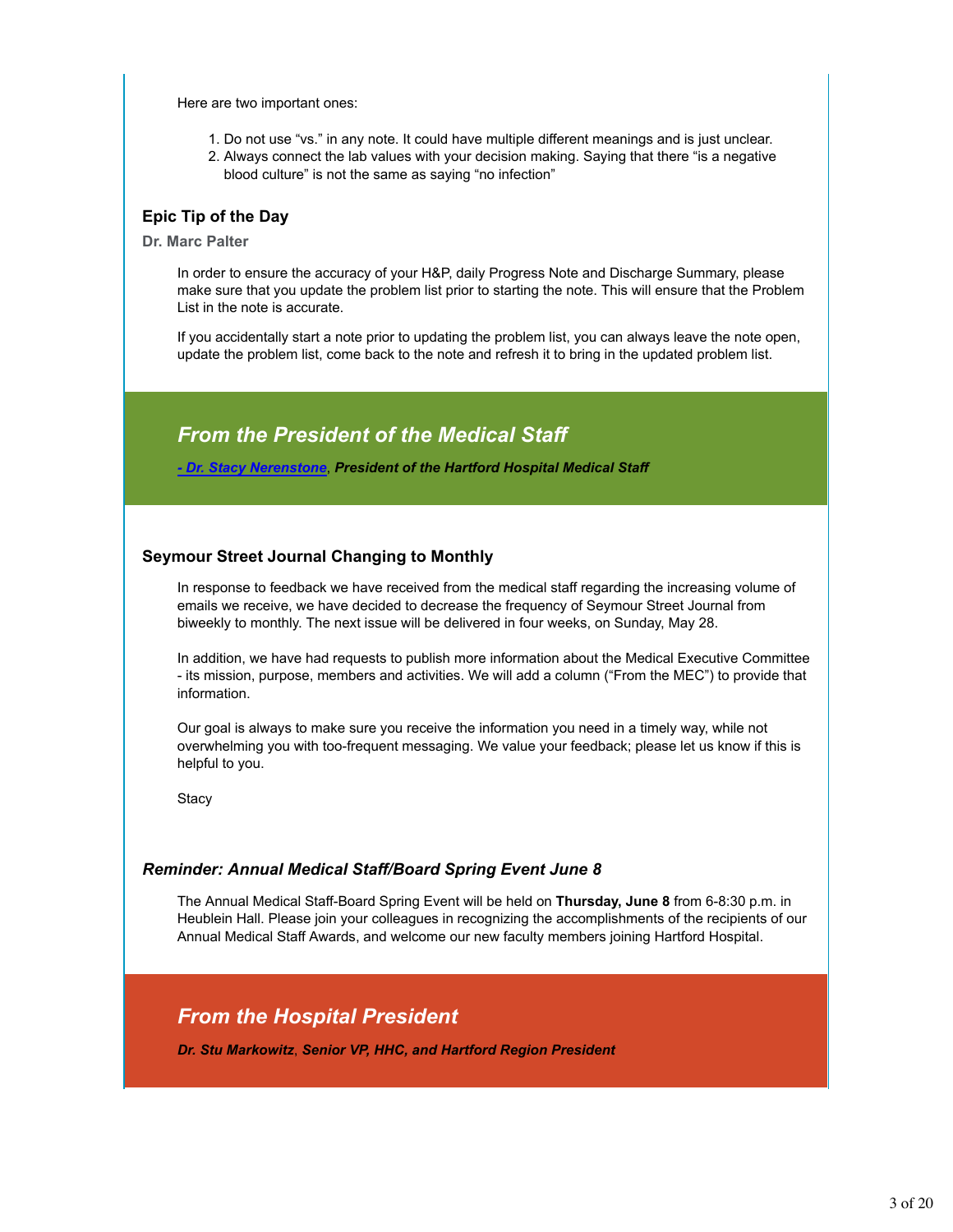### **More unfair hospital taxes proposed at Capitol-Please speak out**

The legislature is now considering a bill that would impose a sales tax on all not-for-profit organizations, including hospitals. This would cost HHC an additional \$28 million in taxes. Lawmakers also are reviewing the administration's proposals to eliminate the long-standing property tax exemption for hospitals and to require hospitals to pay a higher Provider Tax. These proposals, taken together, would bring HHC's tax obligation to \$208 million, an increase of nearly \$100 million.

This is totally unfair. It threatens the most vulnerable people we serve, weakens the state's safety-net institutions and hamstrings the healthcare sector, which is one of the state's key drivers of jobs and economic activity.

I'm asking you once again to reach out to your legislators through our Voter Voice tool and tell your representatives that unfairly taxing hospitals is not a solution to the state's budget problems.

To get started, click on the link below. It's easy. All you have to do is click a few boxes and the message will be sent to your legislator.

https://votervoice.net/hhc/campaigns

### **National Nurses Week, May 6-12:** *"Nursing: the Balance of Mind, Body, and Spirit."*

This week, we celebrate National Nurses Week by recognizing our nurses and the vital role they play on our healthcare team and in the communities we serve. When patients think about the care they received in the hospital, they often think first of the nurse who cared for them. Nurses develop relationships with their patients founded in trust, supported by clinical expertise and maintained with compassion at every interaction.

Each member of the Hartford Hospital staff plays an important role in strengthening our hospital's outstanding reputation. We know that at Hartford Hospital, we are trusted to care for people at their happiest and darkest moments. From childbirth to end of life, thousands of patients each year turn to us for their care because of the outstanding way we deliver those services. And our nurses are at the heart of every one of those interactions. Nurses know that Every Moment Matters.

Hartford Hospital has more than 1,800 nurses. Like other hospital care givers, they come to work in storms and on holidays and sacrifice time with their own families and friends to heal others. Nurses have a huge impact on the lives of our patients and families as well as on the overall care we deliver.

Not only are nurses at Hartford Hospital caregivers but they also are innovators, researchers, advocates, educators and leaders. Many have been asked to share their knowledge and expertise at national conferences. Nurses are committed to advancing knowledge in all specialties for the betterment of our patients.

This year, the theme of National Nurses Week is "Nursing: the Balance of Mind, Body, and Spirit." It is about celebrating nurses as leading the charge for health and wellness. We not only care for the sick, but we also work to help our patients and communities stay well and lead healthier lives.

We thank all Hartford Hospital staff members for your hard work, compassion and commitment to our patients. This week, on behalf of all of us, we give a special thanks to our nurses.

As we've said many times before, you make us proud to be members of the Hartford Hospital team.

## *Top News*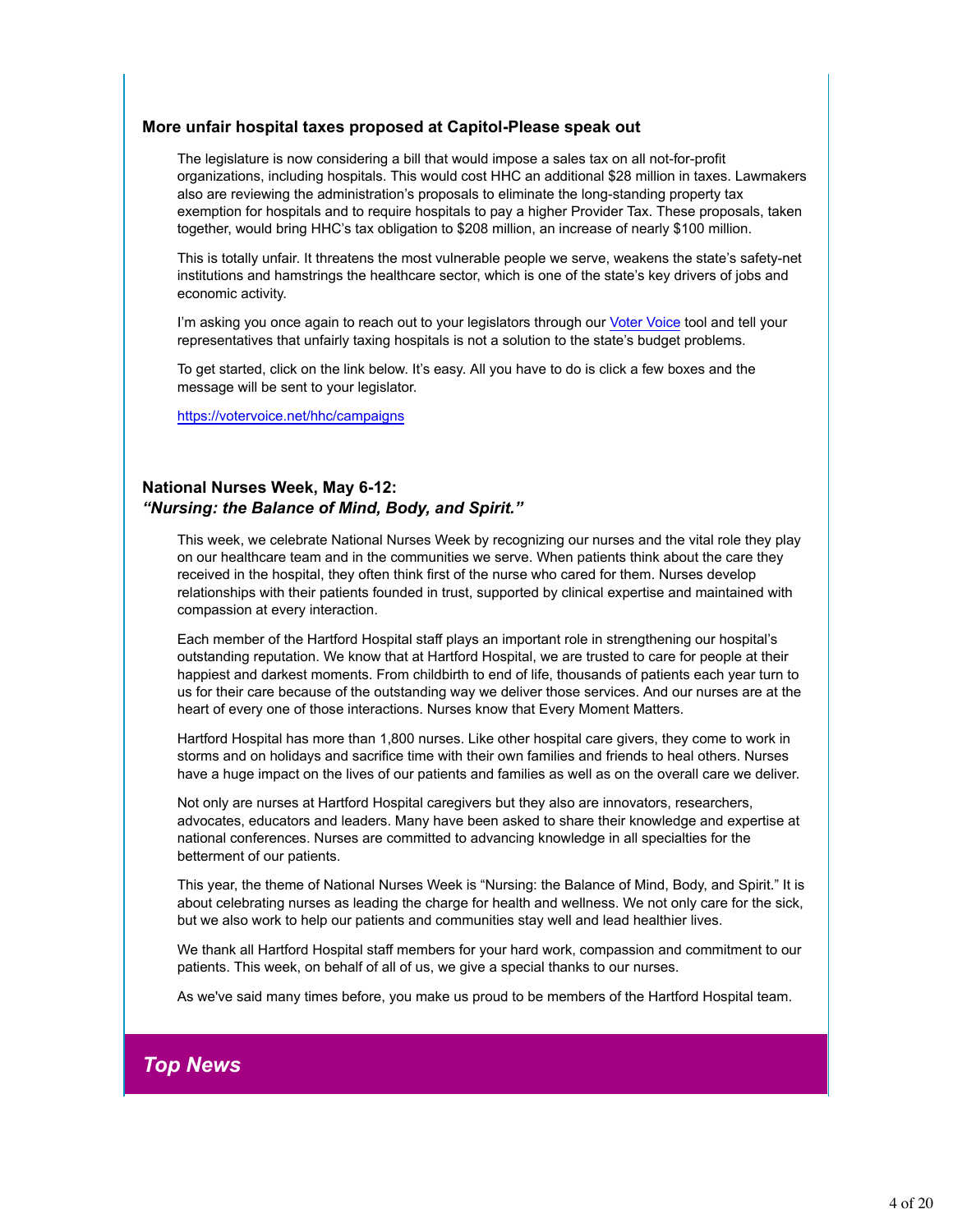### **Improving the patient's perception of the care they receive**

To improve our HCAHPS scores, Hartford Hospital is taking a number of actions to improve the patient's perception of the care they receive and to improve communication and care coordination. Ease of access to providers, privacy and the physical environment affect the patient experience.

The creation of the Bone & Joint Institute and the movement of beds to the new facility has given us a unique opportunity to realign patient care units and refresh some facilities. Our bed reorganization plan is well underway with several of our planned moves completed.

Phase 1 will be done by June and includes growth a 10 percent increase in private beds (including 87 percent in surgery and neurosciences), better coordination and increased privacy for the HIV population, and improved critical care alignment to enhance the patient experience and throughput of patients.

Additionally, nearly 80 percent of our medicine beds will be together in the Conklin Building. Our goal is to refurbish all patient areas by the end of FY 2018.

### **Next Generation Sequencing (NGS) Testing**

The Hartford Hospital Molecular Pathology Laboratory will offer NGS for solid tumors and Hematopathology. Please see test ordering information below.

#### **Solid Tumor Panel (Effective April 24, 2017)**

- Submit order on a manual requisition.
- Specimen Requirements:
	- FFPE block OR
	- 1 H&E stained slide with coverslip and 2 H&E stained slides cut at 2-7 microns without coverslip.

Send to HH as a consult. When choosing slide or block there must be at least 10% tumor involvement for the assay to be performed.

TAT: 10 working days.

#### **Hematopathology Tumor Panel (Effective May 1, 2017)**

• Submit order on a manual requisition.

Specimen Requirements:

A minimum of 0.5 mL bone marrow or peripheral blood in a lavender EDTA tube at room temperature.

Send to HH as a consult. TAT: 10 working days.

For questions please contact the Hartford Hospital Molecular Pathology Laboratory 860-972-3409 or Dr. Laila Mnayer, PhD 860-972-3589.

### **HHC Cancer Institute Receives Accreditation**

The Hartford HealthCare Cancer Institute meets or exceeds all the national standards required by the American College of Surgeons Commission on Cancer, according to recent site surveys and data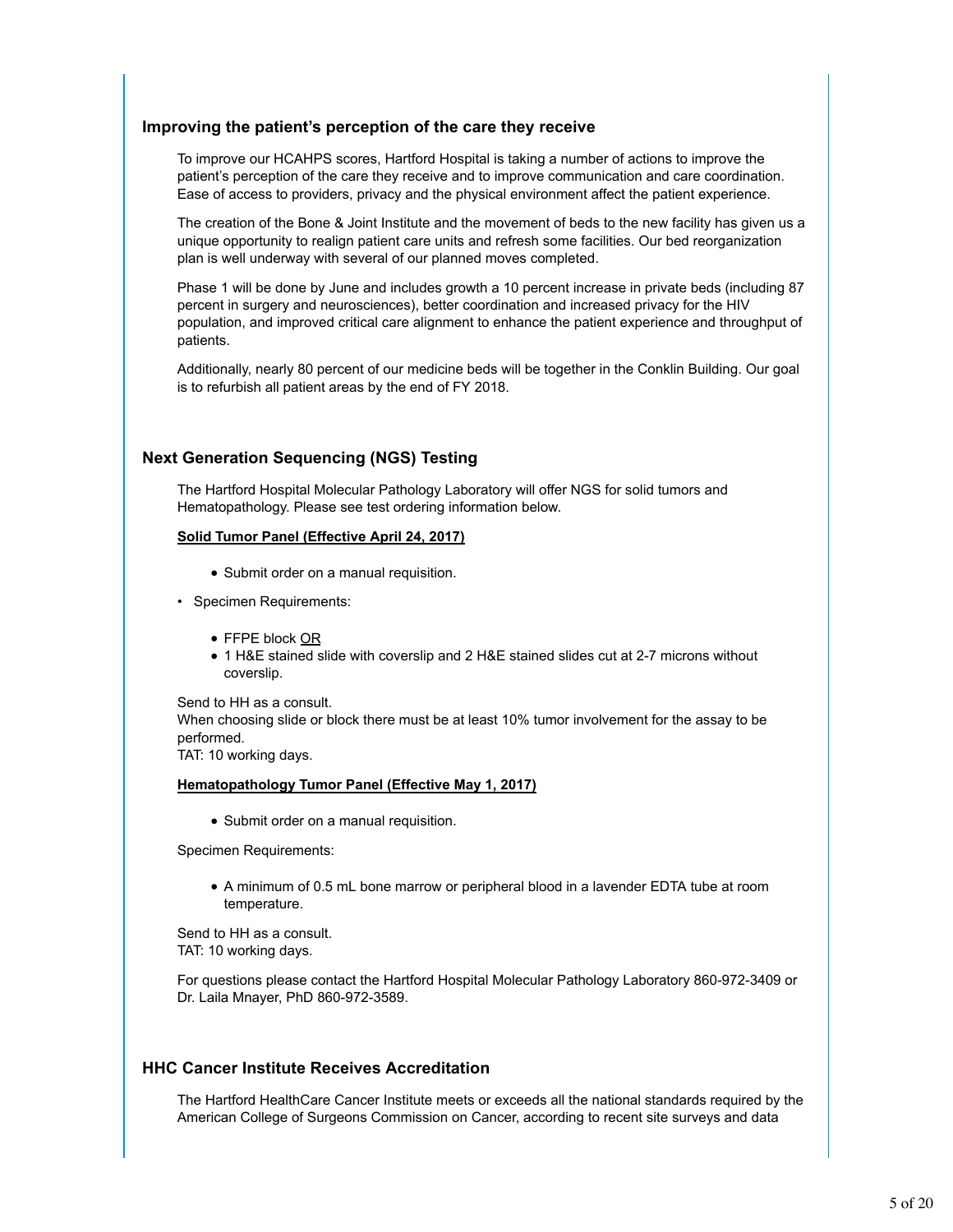analysis.

The site surveys and data analysis were part of a rigorous survey process by the commission, which in March accredited the HHCCI as an Integrated Network Cancer Program, something only a small percentage of cancer centers have been able to accomplish nationwide.

The accreditation focused on 34 standards, 31 of which the HHCCI met and three of which surpassed expectations, the news release said. "Commendations" were granted in the three areas that surpassed: clinical research, nursing care and accuracy of data. The Hartford HealthCare network includes The William W. Backus Hospital in Norwich.

"This has been a major undertaking, and a clear indication of the progress we have made in realizing our vision to become one cohesive cancer center that ensures that patients have access to the highest standards of care no matter where they enter our system," said Donna Handley, vice president of operations for the institute. "This took an incredible amount of teamwork - I am so proud of everyone who helped make this happen."

### **Interoperability Exchange Statistics**

**Dr. Spencer G. Erman, Vice President and Chief Medical Informatics Officer, Hartford HealthCare**

Here are some figures showing how many records have been exchange through Epic/CareConnect CareEverywhere Platform. This shows the true Interoperablility of our system. We have exchanged more than 2.4 million documents, to providers and institutions in all 50 states.

721,781 patient records exchanged in 2017

1,583,273 patient records exchanged in 2016

2,408,223 since Care Everywhere Go-live in 2015

We've exchanged patient records with more than 1,020 hospitals, 1,280 emergency departments and 28,920 clinics.

#### **Shake hands with HH's latest surgical robot**

**May 4, 10 a.m. to 2 p.m. Hartford Hospital Main Lobby**

> Hartford HealthCare introduced the latest technology for robotic spine surgery in March. The Mazor X Surgical System offers patients greater precision and accuracy during procedures like spinal fusions.

> Employees and visitors have the chance to see the robotic technology up close, and learn why it's so special at this event on May 4, from10 a.m. to 2 p.m. in the Hartford Hospital Main Lobby. Employees will also have the unique opportunity to enter to "name" our two robots.

### **Patient Parking Fees Increase**

While we aim to keep our parking rates low in order to provide affordable access to Hartford Hospital for patients and their families, we occasionally reassess pricing to ensure it covers the cost of maintaining our facilities and aligns with similar organizations in the area.

Effective May 1, the rates for valet and garage parking at Hartford Hospital will increase. The new rates are: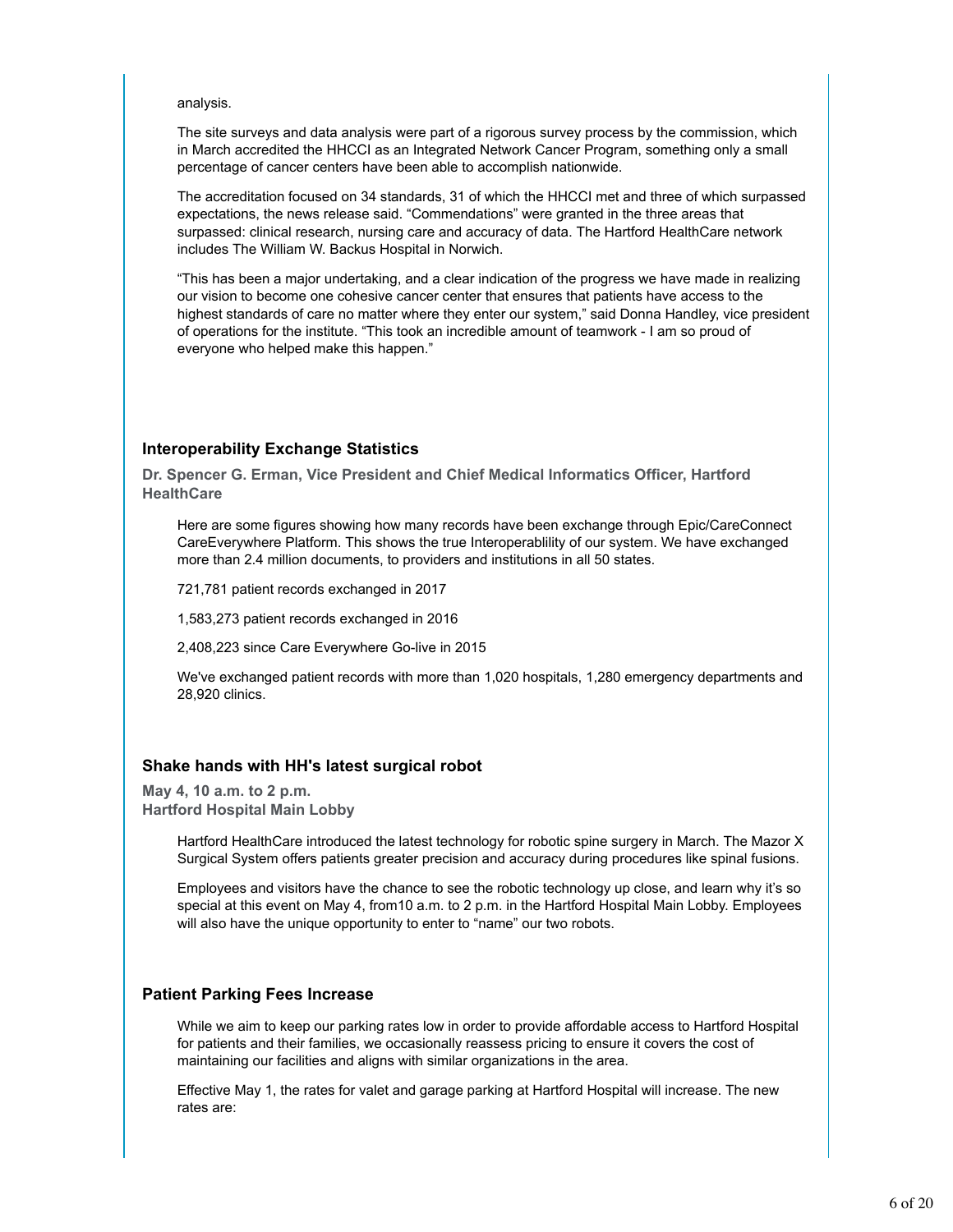- First 20 minutes: no charge
- 21 minutes to 1 hour: \$2.00
- 1 hour to 90 minutes: \$3.00
- 90 minutes to 2 hours: \$4.00
- 2 hours to 3 hours: \$5.00
- 3 hours to 4 hours: \$6.00
- 4 hours to 5 hours: \$7.00
- 5 hours to 6 hours: \$8.00
- 6 hours to 24 hours: \$9.00

We will continue to offer weekly and monthly passes at a discounted rate to families of current patients. The cost will be \$25 for a weekly pass or \$75 for a monthly pass.

We conducted extensive research to ensure our parking and valet rates are equitable and on par with other organizations in the Greater Hartford area. If you have any questions about the parking rates or passes, please contact Steve Alexandre, Director of Real Estate at Steven.Alexandre@hhchealth.org.

### **In Memoriam: Dr. Joseph Tomanelli**

**Dr. Joseph T. Tomanelli,** 56, died in a plane crash April 24.

The aircraft that crashed was a small, single-engine Cirrus SR22. An FAA spokesman said the aircraft was doing practice takeoffs and landings when it crashed through a chain link fence, struck a berm, and burst into flames, police said. Tomanelli was found yards from the wreckage.

Tomanelli was well-known in the region as a physician specializing in internal medicine. He practiced for 27 years, most recently out of an office in Wallingford. He joined Hartford HealthCare Medical Group in 2012. During his career, he cared for more than 3,000 patients, according to a statement released by the medical group.

## *Excellence*

### **HH in the Top 3 Enrolling Centers in the World in the VEST Trial**

The VEST trial, a study examining the benefit of a wearable defibrillator vest on the incidence of sudden death in patients after a myocardial infarction with significant heart damage, has finished enrollment.

Hartford Hospital, under the direction of principal investigator, **Dr. Steven Zweibel** and with the assistance of **Arben Ademi** from the Department of Clinical Research, has been involved in the trial since its inception in 2008 and finished in the top 3 enrolling centers in the world.

The results from the trial are expected at the end of this year with presentation at the American College of Cardiology meeting early next year.

### **Drs. Azemi, Rizvi and Sadiq Train Outside Clinicians in Advanced Endovascular Therapies**

On March 27, **Drs. Talhat Azemi, Asad Rizvi and Immad Sadiq** from the Hartford Hospital cardiac catheterization lab conducted a training course for outside clinicians on advanced endovascular therapies for the management of peripheral arterial disease.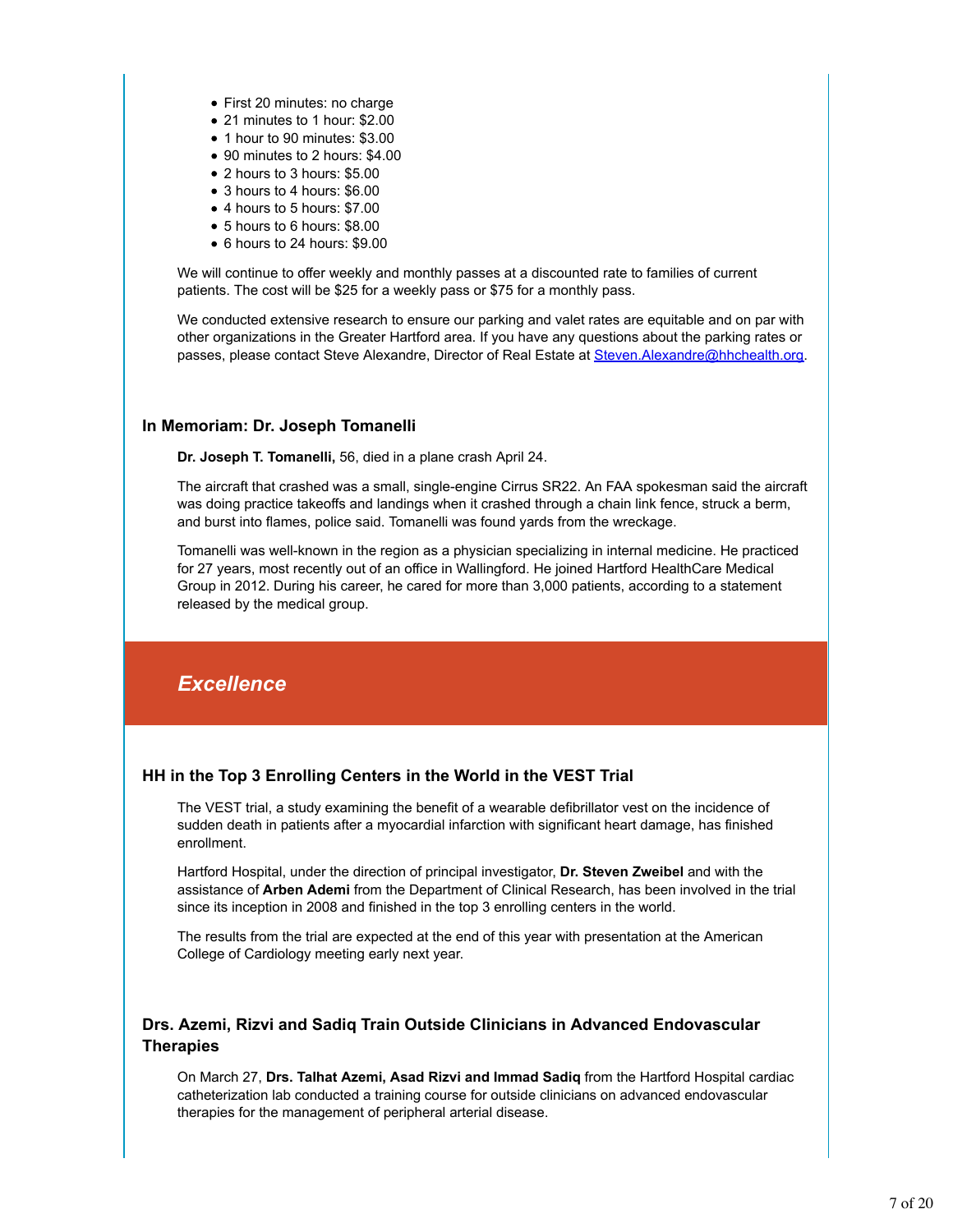Physicians from Massachusetts, North Carolina and New York attended the course. The participants observed live cases in the cath lab and performed simulated cases in the Center For Education & Simulation (CESI).

It is expected that with the inauguration of the Tissue Lab at CESI this summer, the demand for similar courses will increase. The tissue lab is the equivalent of Animal Lab at CESI that will use cadaveric tissue and not animals for training.

### **Dr. Paul Thompson Participates in Heat Stroke Treatment Team at Boston Marathon**

**Dr. Paul D. Thompson**, chief of Cardiology at Hartford Hospital was a member of the Heat Stroke Treatment Team at this year's Boston Marathon.

Dr. Thompson has had a career-long interest in heat stroke and exertional rhabdomyolysis. He finished 16th in 1976 Boston race when the temperature was over 90 degrees at the start. He also helped train the Irish runner John Treacy before the 1984 Los Angeles Olympics. Treacy had suffered heat stroke in the 1980 Moscow Olympics 10,000 meters, but returned to finish second in the Los Angeles Olympic Marathon.

### **HH Team Presents Care Plans at American Society of Clinical Oncology Survivorship Meeting**

**Deborah Walker APRN,** Survivorship lead at the Hartford HealthCare Cancer Institute at Hartford Hospital, presented "Survivorship care plans: Strategies to enhance patient utility and value" at the American Society of Clinical Oncology (ASCO) Survivorship meeting in San Diego, CA.

Coauthors include Hartford HealthCare's **Dr. Andrew Salner, Amanda Katzman MSW, David Finitsis PhD** and **Ellen Dornelas PhD.** Also collaborating are Carevive's **Diane Harris PhD, Carrie Stricker PhD, Nadia Still DNP,** and **Laura DiGiovanni MLA.**

### **Dr. Andrew Salner Presents on Lynch Syndrome ASCO Quality Conference**

**Dr. Andrew Salner,** medical director of the Hartford HealthCare Cancer Institute at Hartford Hospital, presented "Identification of Lynch Syndrome cohort in a hospital system" at the ASCO Quality Conference in Orlando, FL. Coauthors include **Richard Sekerak** and **Dr. Peter Yu.**

### **Dr. Abigail Chua Presents at MidState**

**Dr. Abigail Chua** did a presentation at the MidState Donor Recognition Event at the Farms Country Club in Wallingford to benefit the Ayer Neuroscience Institute.

### **Dr. Brian Grosberg Speaks at Migraine World Summit**

**Dr. Brian Grosberg** was invited to be a guest speaker at the 2nd Annual Migraine World Summit April 23-29. He addressed Neuromodulation devices for headache.

### **HH Observes National Donate Life Month**

Connecticut hospitals are honoring National Donate Life Month, celebrated each year in April.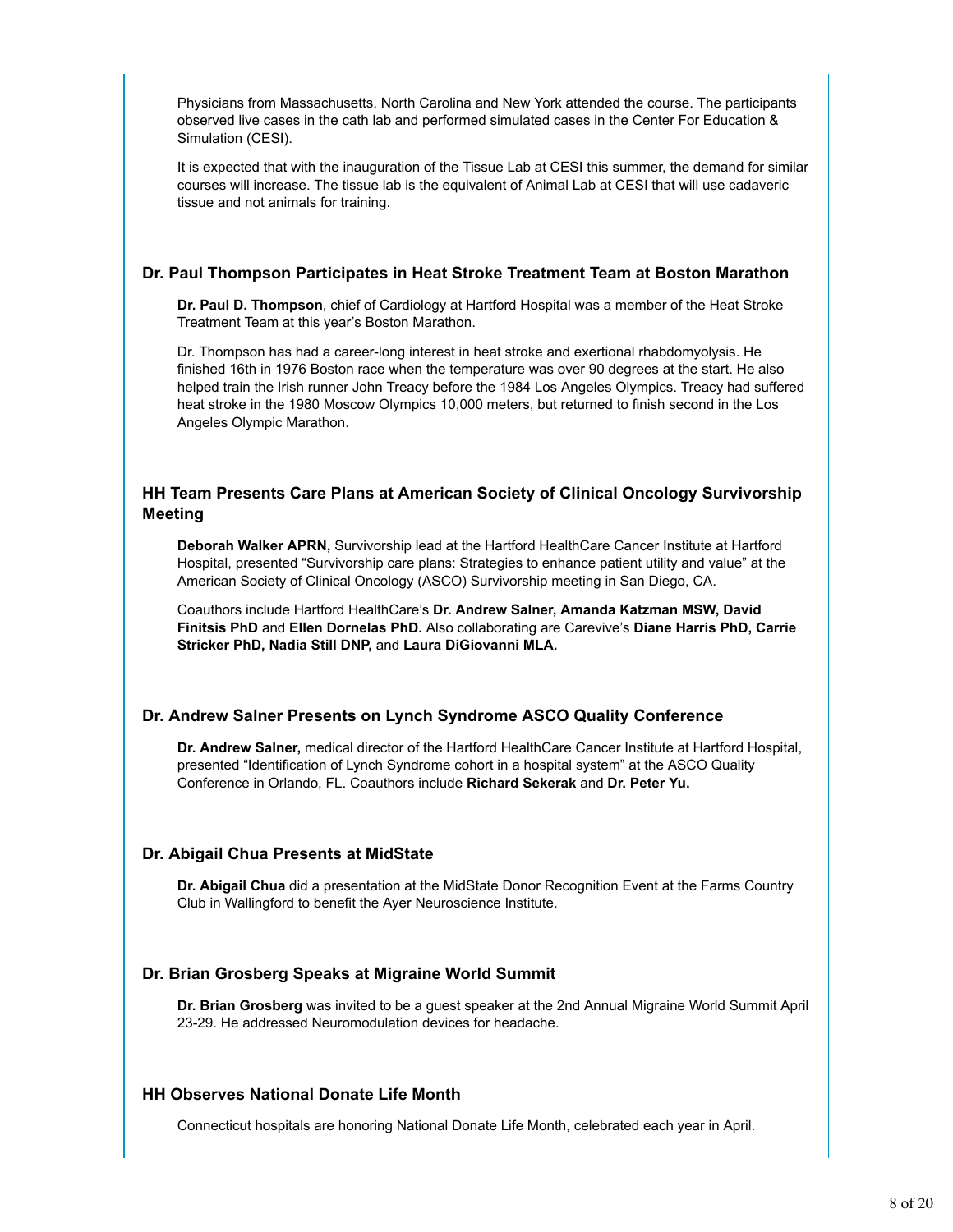Throughout the month, hospitals across the state, working with their Organ Procurement Organization (OPO), have been holding activities and programs highlighting the importance of organ and tissue donations, as well as honoring donors and transplant recipients.

**Hartford HealthCare** shared social media content about organ donation in more than 30 posts on Facebook, LinkedIn, and Twitter, resulting in 37,235 impressions, 587 engagements, and 1,244 clicks for more information.

On April 12, two teams from **Hartford Hospital** distributed cookies to say "thank you" to Hartford Hospital ICUs and the ED for working together to highlight Donate Life Month.

On April 18 and 19, New England Donor Services and volunteers educated patients, employees, and families in the Hartford Hospital lobby and answered questions about organ donation.

On April 30, Hartford HealthCare's 'Connect to Healthier' segment on NBC CT will feature its organ donor champion program and profile a patient who was part of a life-saving organ donation chain.

Finally, Hartford Hospital highlighted the importance of organ donation through an internal and external communications campaign focused on personal stories about giving the gift of life. Visit *A 15-Year-Old In Need Of A Kidney Transplant Finds A Donor: Her Mother* to read one example.

### *Research and Academics*

### **Clinical Trials Being Offered at HHC**

Research is a critical aspect of our being the destination for innovative and complex care.

Through our membership in the Memorial Sloan Kettering Cancer Alliance, Hartford HealthCare is now offering more than 20 clinical trials to our patients, giving them access to innovative new treatments right here at home.

Our Neuroscience Center also is offering a number of clinical trials in our overall efforts to improve patient outcomes.

### *Accepting New Patients? We Can Help*

#### **Help New Patients Find You**

Hartford HealthCare offers physicians a free powerful tool to help reach potential patients. The system-wide "Find A Doctor" search feature on our website helps potential patients connect with appropriate physicians when they need care.

Patients' searches lead to doctors' online profiles, which are based on information physicians provide to the Medical Staff Office. Details on education, specialty, office locations, languages spoken, biography and any promotional videos are displayed, helping patients make vitally important decisions in choosing a physician.

The HHC Planning and Marketing team is committed to making sure this online information is correct. Please spend a few moments reviewing your profile at HartfordHealthCare.org/verify. Click the "Physician Feedback Form" on the right hand side of your profile to submit changes.

You will need your NPI number to verify your identity. The "Accepting New Patients" filter is set as the default to help patients connect with physicians who are taking new patients. If you are no longer accepting new patients, please let us know. Changes to your profile will be made within three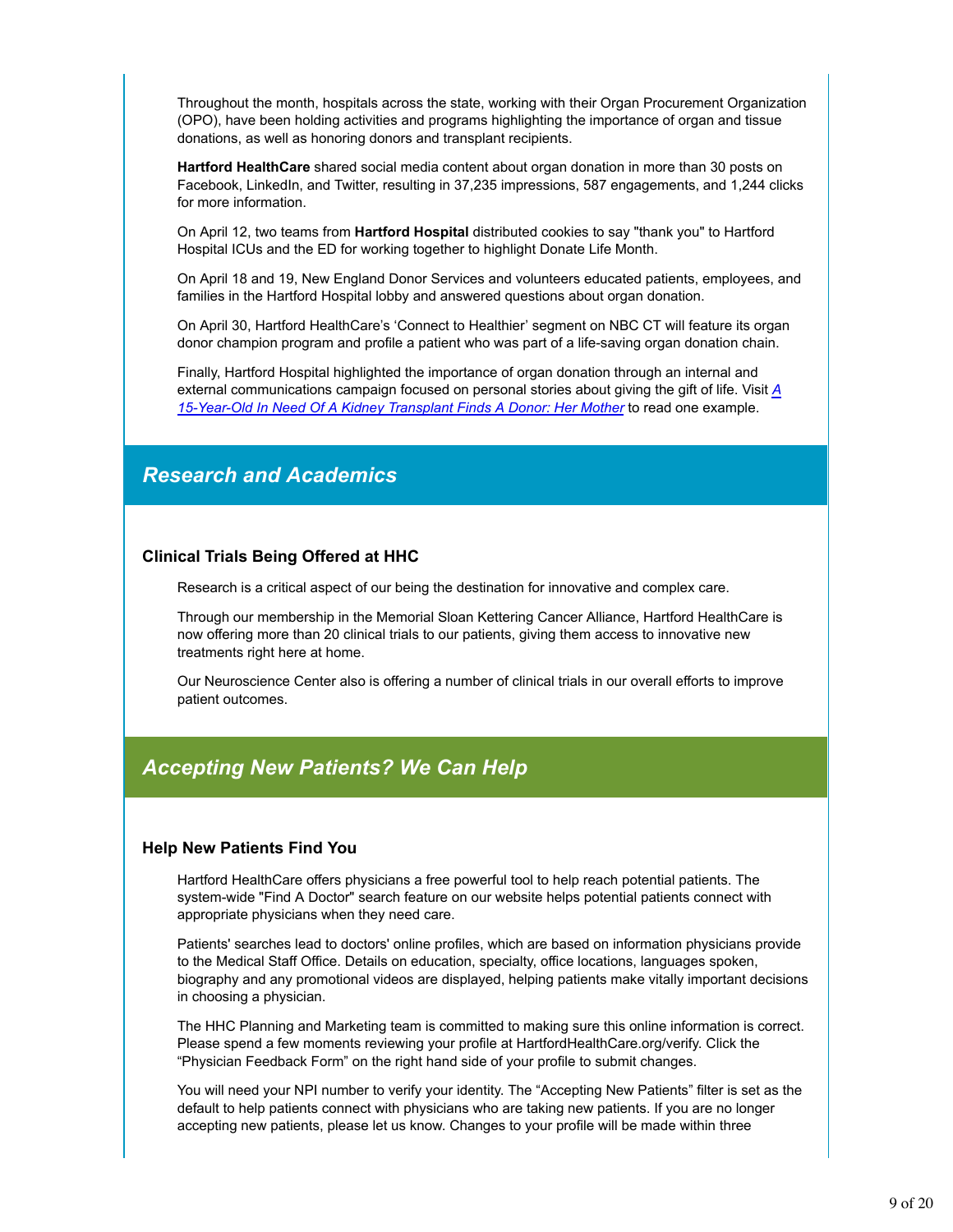business days.

### *Operational Update*

### **Systemwide Annual Required Learning Starts Now**

For the first time ever, every Hartford HealthCare employee will complete the same online learning courses on a consistent schedule with the same expectations no matter where you work in our system.

Required courses are posted in HealthStream now and **must be completed by Aug. 28, 2017.**

With every HHC employee using **HealthStream** for online learning, it will be easier to ensure that we are always learning and improving together so we can provide the best care to the patients, families and communities that depend on us.

We are very excited to have finally reached this point in Hartford HealthCare's journey to become the region's most coordinated healthcare system. Here are some important things to know:

- New courses will be interactive and more engaging.
- New courses can be completed much more quickly than before.
- Failure to complete required courses by Aug. 28 will result in suspension and could potentially lead to termination.
- Additional, job-specific courses may be assigned by individual organizations.

To find this year's required courses, visit the eLearning page of HHC Connect and click the log in button on the right side of the page. Use your network user ID and password to log in. The page includes detailed trouble-shooting instructions for those who may have trouble logging in.

If you have questions, please contact Eric Bennett at eric.bennett@hhchealth.org.

### **Patients in Need of Financial Assistance**

Do you know a patient who is in need of financial assistance?

Hartford HealthCare can provide help to patients in need. Learn more about the program and how to assist patients on HHC Connect: **https://intranet.hartfordhealthcare.org/inside-hhc/patientsupport**

### **Remind a Colleague: Wash In, Wash Out**

All health care workers and patients should feel comfortable reminding any other health care worker to sanitize regardless of their role. This should always be done in a courteous and constructive manner. All health care workers should respond courteously and gratefully when reminded.

If you remind another health care worker to sanitize, and he or she responds with irritation or hostility, please notify their department chief, **Dr. Jack Greene** or **Dr. Jack Ross**, who will communicate with them to prevent recurrences.

*Improving Doctor-to-Doctor Communication: TigerText*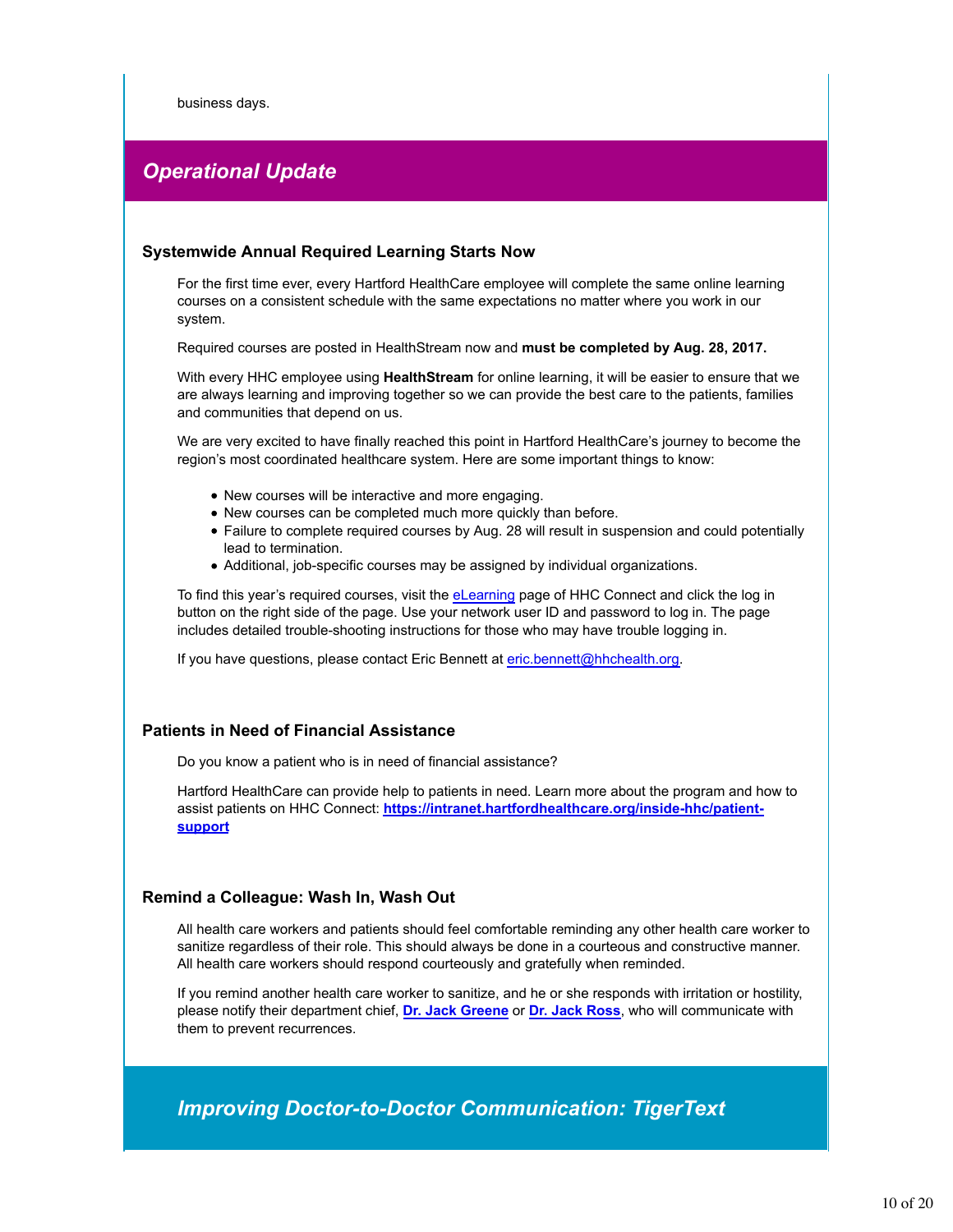### **A Free Tool To Help You**

We all want to do what is best for our patients. Problems in communication between hospital providers, consultants, and community providers has been identified as a major source of dissatisfaction for both patients and physicians. And it can lead to gaps in patient care.

Hartford Hospital has invested in a tool to help providers improve communication. It is a HIPAA compliant texting service called TigerText,and we are offering it to the medical staff at no charge.

TigerText allows a provider to send brief text messages, with patient identifiers, to another provider on the system. Examples of texts include quick reports of a procedure, notification of discharge, questions about medications, etc. There is an option to alert people if you are on vacation, and the notices that are sent are marked as read when they are opened by the recipient.

We are anxious for all of our Medical Staff to enroll in this free application. It is VERY easy to use, even for those of us who have problems with new technology. We urge everyone to register and get on this useful and HIPAA compliant system today-it will make your job easier and improve patient safety.

- Here is a TigerText Request form with directions on how to get TigerText:. You can download *the form here*
- For further help with this, feel free to contact **John.Rogalsky@hhchealth.org** (860-972-3207).
- Any problems not resolved by the TigerText Help line can be referred to **Dr. Marc Palter** at **Marc.Palter@hhchealth.org**.

### **TigerText Support**

For Hartford Hospital users, TigerText support can be obtained by calling the Hartford HealthCare help desk at 860-545-5699 and choosing option #6; or by calling TigerText Pro support directly at 650- 564-4722.

For issues related to password recovery, a helpdesk call is required and will be routed to the Mobility team.

### *Hartford Hospital Media Coverage*

### **Media Coverage Wrap-Up**

**Dr. Mark Alberts** was interviewed by NBC CT about how researchers will study Aaron Hernandez's brain to determine if the former NFL star suffered from a degenerative brain disease. https://youtu.be /29t4yQcVw6U

**Dr. Craig Allen** appeared on News 8 to discuss the State of Connecticut receiving a \$5.5 million federal grant to expand the state's efforts to combat the prescription opioid and heroin crisis. https://youtu.be/eE1OeiKl2-0

**Dr. Jonathan Gates** appeared live on FOX 61 to discuss his experience treating patients from the Boston Marathon Bombing four years ago. https://youtu.be/9VDO0mE2dQY

**Dr. Linda Matonis**, chief of OB/GYN at The Hospital of Central Connecticut, appeared live on WNPR's "Where We Live" to discuss HPV risks. http://wnpr.org/post/all-too-common-understandinghpv-risks-and-prevention

**Dr. Kari Rancourt** was interviewed live on FOX 61 about the Living Donor Champion program. https://youtu.be/Zn9dr0Fmmsk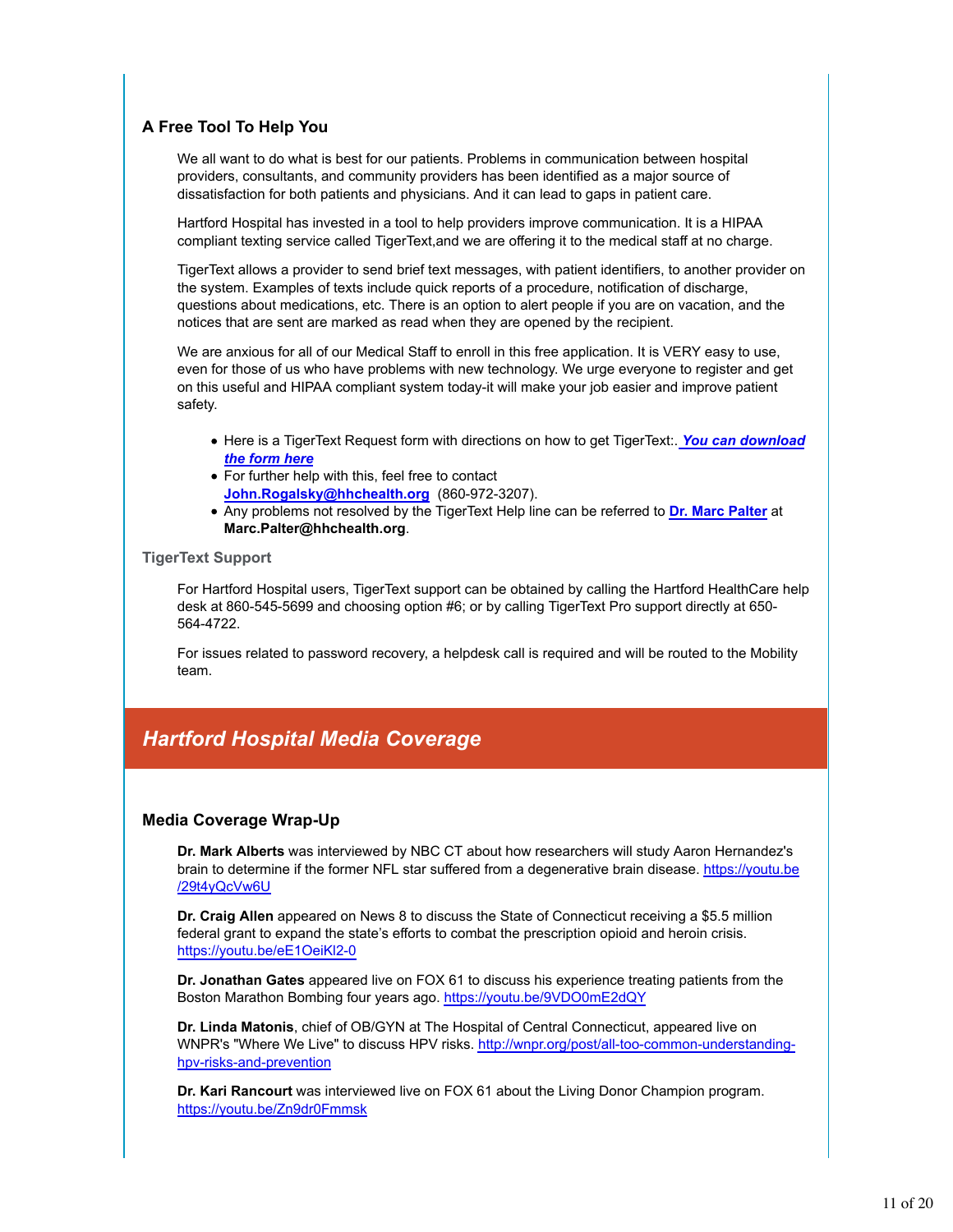**Pat Rehmer and Dr. Hank Schwartz** were featured in a TheaterWorks Talkback (Facebook LIVE. https://youtu.be/W7EfEnxbhVo

### **Connect to Healthier on NBC-CT**

HHC's two-minute "Connect to Healthier" segment airs each Sunday at 9:20 a.m. and it's posted fresh each Monday on HHC Connect, our Intranet.

#### **New option in orthopedics**

Joint degeneration due to osteoarthritis can be debilitating. But patients don't have to live in pain. Newer tools like robotic-assisted orthopedic surgery are helping patients like Frank Sena get their lives back, eliminate pain and get back to what they love to do**.**

https://hartfordhospital.org/health-wellness/classes-events/event-detail?id=968

#### **Bloodless Heart Transplant**

This follows the story of Jonathan Henry, a heart failure patient who waited for months at Hartford Hospital for a heart to become available. But what makes his story even more amazing? He had a bloodless heart transplant. Jonathan is a Jehovah's Witness, and because of his faith cannot accept blood products. Only a handful of the most advanced hospitals in the country can perform this complicated procedure.

https://www.dropbox.com/s/jnkafafwycz71ch/040917%20CTH%20BLOODLESS.mov?dl=0

http://media.hartfordhealthcare.org:80/ermweb/player?id=yf8Z3OdW

**This week's NBC CT segment http://www.nbcconnecticut.com/news/health/Connectto-Healthier-338800432.html**

### *TAVR*

This segment focused on TAVR, and the first time doctors at HH utilized a new approach through the carotid artery. https://youtu.be/GtzteutnfUI

### *The Gift of Life*

They are called "Good Samaritan" donors-organ donors who are unrelated to the recipient, and they are life savers. There is an extensive screening process to ensure all potential donors are medically and psychologically suitable. This is one woman's story. https://www.dropbox.com/s/wbmyjt4ciu8evnf /122416%20CTH%20Transplant%20Gift.mov?dl=0

### *Resident Wish Come True*

This is about making a lifelong dream come true, more than a New Year's Resolution. HHC Senior Services teamed up with a local recording studio to grant a wish for one of their residents who always wanted to make a record. https://hartfordhealthcare.org/locations-partners/hartford-healthcare-seniorservices

#### *Featuring A Roundup of HHC News*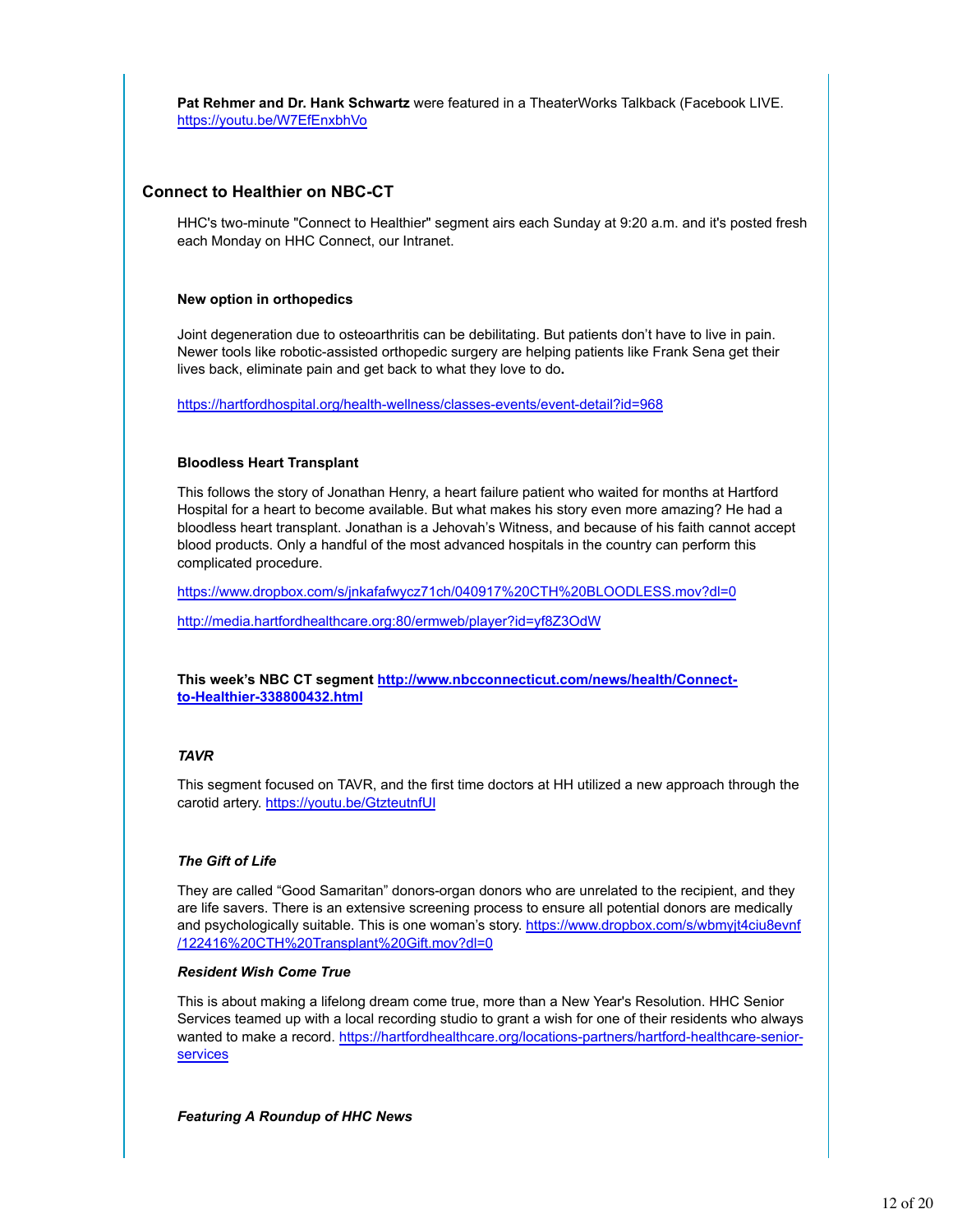A remarkable achievement for Dr. Brian Grosberg; a grand opening for HHCMG in Bloomfield; and Breast Cancer awareness month. https://youtu.be/9ztEDTzSOi8

Sunday's Connect to Healthier segment on NBC CT highlighted the following events/accolades across HHC:

A remarkable achievement for Dr. Brian Grosberg, a grand opening for HHCMG in Bloomfield and Breast Cancer awareness month.

https://youtu.be/9ztEDTzSOi8

### **Introducing Hartford HealthCare's News Hub**

Hartford HealthCare's new online health news site delivers lively, informative and useful health news in a whole new way. Look for print, video and audio stories produced by HHC's News Service, as well as timely tips on nutrition, fitness, health and wellness, and medical innovations.

http://healthnewshub.org/p/health-news-hub/

Read the latest health news or sign up for our e-newsletter at: healthnewshub.org

#### **Upcoming News Service Content; Share Your Stories**

The Hartford HealthCare News Service is actively creating content with media partners across the state. Please let us know if you have great patient stories to share. Share your stories with us so we can share them to a wider audience.

#### **Connect to Healthier**

Sundays in the 9 a.m. hour, we broadcast a two minute health segment on NBC CT.

#### **Medical Rounds**

Partnership with WFSB. Weekly live interview from the HHC studio at 5:45 p.m.

#### **HealthCare Matters radio program**

Every month, Elliot Joseph highlights an important health care related topic with nationally recognized experts on CBS affiliate WTIC-am, NewTalk 1080, Connecticut's largest and most popular talk radio station

#### **Healthier Connections**

Monthly partnership with FOX CT.

#### **CT STYLE**

Monthly partnership with WTNH.

**HHC YouTube page:** *https://www.youtube.com/user/HartfordHospitalCT*

*Link to contact information across the system: Hartford HealthCare Media Relations Team*

### *Voices of Our Patients*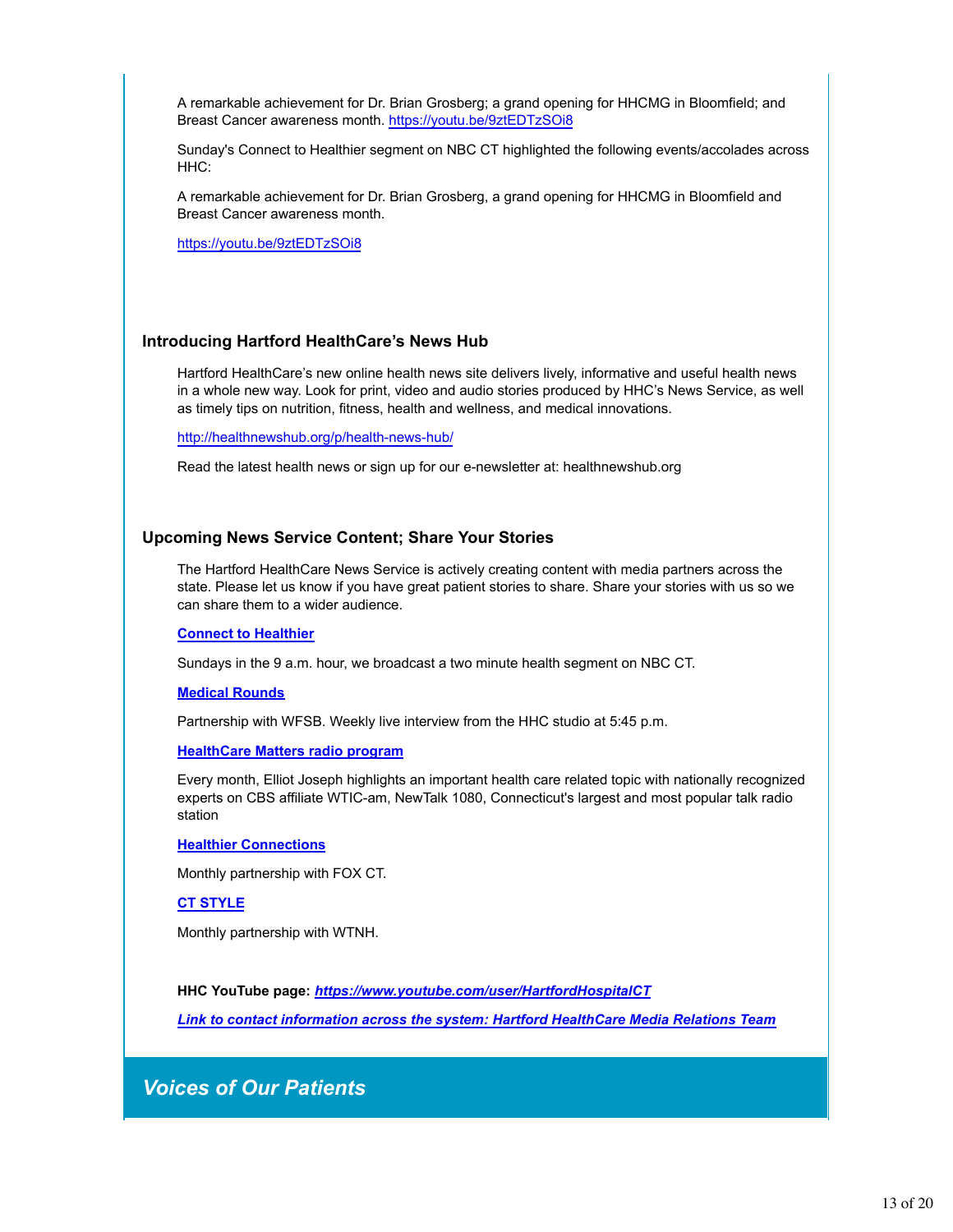### *Kudos to Dr. Siddiqi*

*Dear Dr. Siddiqi,*

*I cannot express the gratitude I feel towards you both as a physician and a special human being.*

*You gave my Philip the safe passing I so wished for him.*

*You gave me the empathy and support I needed allowing me to give him the gift of a dignified and relatively pain-free death.*

*I am enclosing the obit I wrote only to show you what i have lost and how grateful I am for the life i shared with him. You enabled me to face the inevitable with equanimity.*

*Many thanks!*

*Regards,*

*Clare O'Toole Cashman*

## *CME Applications*

### **Interested In Hosting a CME Event?**

In order to ensure that your educational event meets the standards established by the ACCME and the CSMS, the HHC CME department has established the following deadlines for submission of CME applications.

*To ensure a timely review of your application, we strongly recommend advance planning for all events.* 

- Complete applications for a recurring series such as Grand Rounds must submitted **at least 4 weeks prior** to the planned activity.
- For a conference, course, or symposia, a complete application must be submitted **at least 12 weeks prior** to the event. We strongly encourage activity planners to contact the HH CME department at least 6 to 12 months prior to the date of the course in order to begin the planning process.

We have developed educational resources to assist planners with the application process. Please contact the HHC CME office at ContinuingEd@HHCHealth.org or (860) 972-5816 to schedule an appointment with our team to discuss your CME needs.

### **CME Offerings on HealthStream Temporarily Unavailable**

As we continue to enhance our eLearming through our new system-wide version of HealthStream, we will also be enhancing our online CME offerings.

As of December 1, the current CME programs are no longer be available via HealthStream. Once we have completed the upgrade, we will announce their availability and instructions on how you can access them.

We appreciate your patience during this transformation.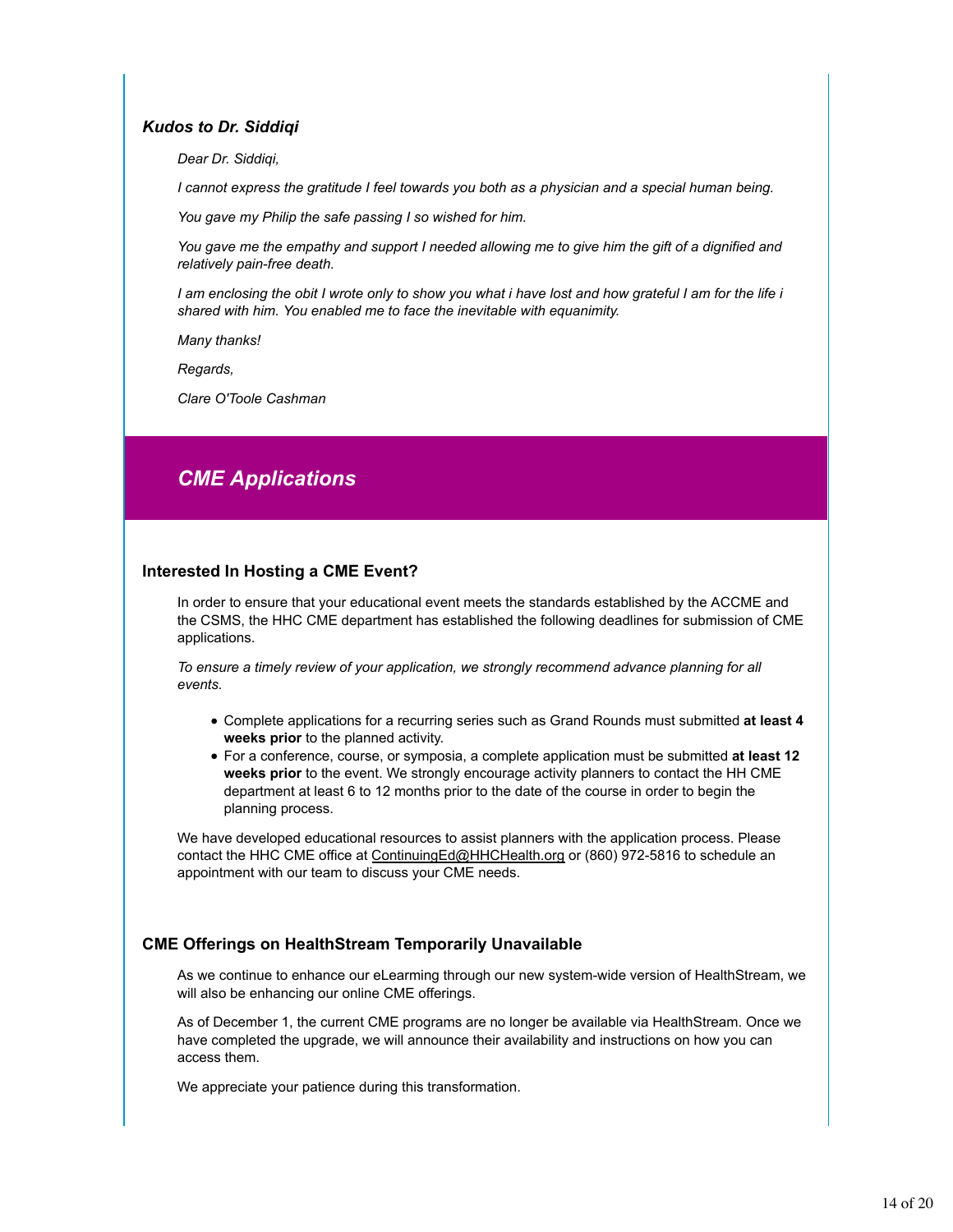### *HH In the News*

### **What Your Annoying Office Habits Say About You, According To Science**

"Hoarders are thinking about all their stuff the way you think about the contents of your jewelry box," says **Nicholas Maltby,** a psychologist who works with compulsive hoarders at the Institute of Living in Hartford, Connecticut, tells Discover Magazine.

http://lifestyle.one/grazia/news-real-life/real-life/irritating-annoying-office-workplace-habit-messyeating-moaning-late-lazy-scienc/

### *In the HHC System*

### **These are the shortest and longest ER wait times in Connecticut**

*CT Post, April 26*

Doctors call them "the walking wounded." Emergency rooms are often crowded with these patients who suffer from non-life-threatening injuries, causing delayed diagnosis and treatment. But long waits before a patient is treated may be a sign that an emergency department is understaffed or overcrowded, according to the government website Hospital Compare.

In Connecticut, Hospital Compare data shows that patients with broken bones sometimes had to wait up to 100 minutes before receiving pain medication. The wait time average in Connecticut is 56 minutes. **Windham Community Memorial Hospital** & Hatch Hospital has the fastest ER in the state with an average wait time of exactly half an hour for patients with fractures.

The second fastest ER is at Bridgeport Hospital where patients with broken bones waited an average of 32 minutes. Griffin Hospital in Derby is third with a 34-minute wait. At Waterbury Hospital, patients wait 101 minutes on average before getting pain medication, the longest wait time in the state.

ER doctors have a short time window to diagnose serious emergencies. For stroke patients, for example, waiting longer than 45 minutes can cause extensive brain damage, according to Hospital Compare.

"Getting imaging done within 45 minutes is the goal," said **Rocco Orlando, Chief Medical Officer for Hartford HealthCare**, a network of hospitals and medical centers in Connecticut, which includes Windham. "We are very comfortable that we are getting to the patients that are in crisis as quickly as possible if they come in with a heart attack or a stroke."

### *Health Care News In the Region*

### **CHA launches initiative to improve end-of-life decision-making, care**

**Hartford Business Journal, April 26**

The Connecticut Hospital Association has launched the Care Decisions Connecticut initiative, a statewide collaboration to help patients make planning decisions that are right for them, and improve care at the end of life.

CHA created the program with healthcare partners and state government with the goal of integrating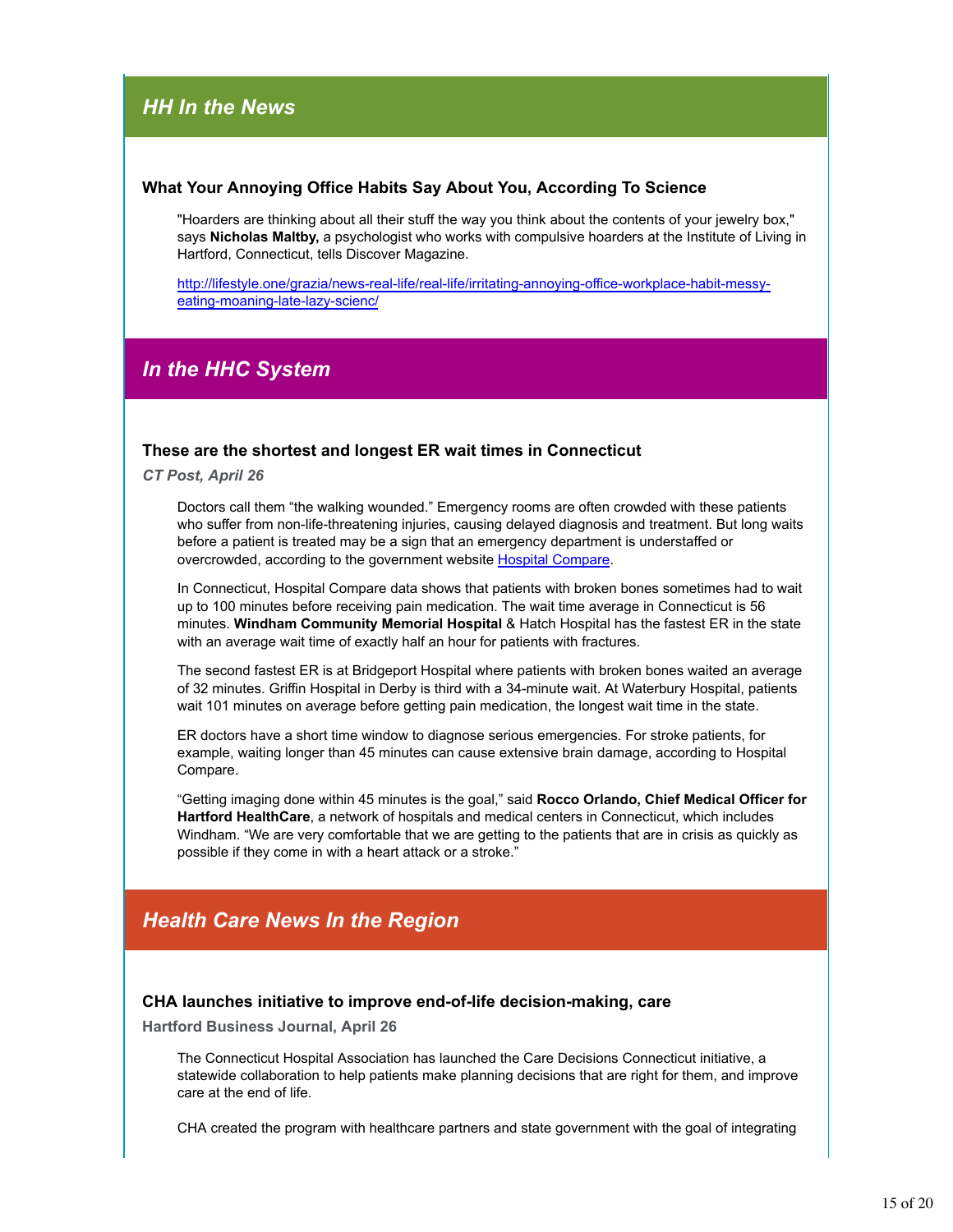patient-directed care strategies to improve palliative/hospice care and quality of life for those with serious illnesses.

The initiative -- which includes representatives from hospitals, state agencies, insurance companies, as well as long-term, home, hospice, and palliative care -- aims to increase public knowledge and awareness about advanced care planning, including through its website, and implement best practices for providers across Connecticut.

The kickoff event featured a keynote address by Susan Frampton, president of Planetree International, who spoke about the importance of closing the gap between what many patients want at the end of their lives, which is to die peacefully at home, and what too many of them get, which is to die in a hospital after significant medical intervention.

### *Hot Topics in Health Care*

### **Critical care: Foreign-born doctors play key role in U.S.**

*The Day*

With his polished manner, crisp dark jacket and tie and shoulder-length hair in a neat ponytail, Dr. Muhammad Hassan Majeed easily fits the part of the urbane American professional destined for one day joining the ranks of academia.

"After a decade here, I'm more American than Pakistani," said Majeed, a psychiatrist at the Joshua Center Thames Valley, a **Natchaug Hospital affiliate in Norwich**. "Politically and socially, I think of myself more as an American. I love the clothing, the food, the lifestyle."

Two and a half miles away at United Community & Family Services, married couple Drs. Rachna and Ramindra Walia have found acceptance and professional satisfaction providing pediatric care to some of the old mill city's poorest residents, even if that sometimes comes with answering questions about their home country.

"I educate them a little, tell them where I'm from and take out my phone to show them where India is," said Ramindra Walia, who serves as chief medical officer at UCFS while also treating patients. "I tell them, 'I jumped so far across the world to meet you.'"

Some patients are wary at first, Rachna Walia said, but quickly won over. "It can be a struggle sometimes," she said, "but once you end up taking care of them, they develop that confidence in you."

Seventeen miles to the south, Dr. Maria Luisa Moro-de-Casillas feels especially gratified helping Spanish-speaking patients who come to her office in New London with complex neurological ailments.

"I love being able to give back to the Latin American community and see patients who have had difficulty finding someone who speaks their language," said the Mexican native, who came to this country with her husband, Norwich surgeon Dr. Sergio Casillas-Romero, in 1997. "You share a connection with them. And it's very rare for patients to find a neurologist who speaks their language."

These four are among more than 200,000 immigrant doctors across the country filling a critical role in providing care to millions of patients. Nationwide, about one in four physicians graduated from a foreign medical school, then came to this country for residency or fellowship training and stayed, according to the American Academy of Medical Colleges. In Connecticut, the percentage is even greater: nearly 30 percent. That's the seventh highest in the country.

"Foreign-born medical graduates serve a very big need," said Dr. Jeff Gordon, blood and cancer specialist in Waterford who is president of the Connecticut State Medical Society. "Three out of four of them go into direct patient care and work in underserved areas. We really do depend on these doctors."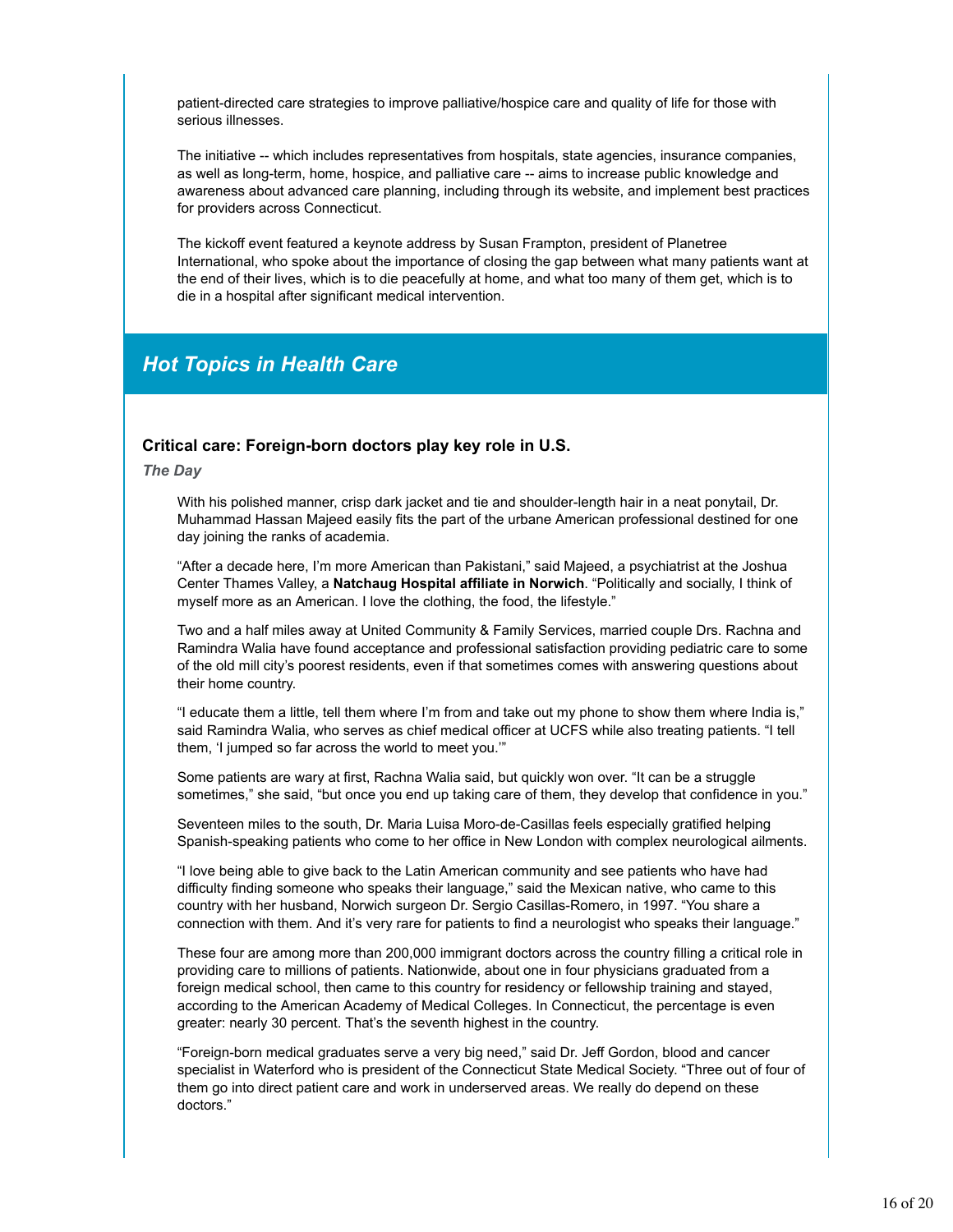The state medical society has joined with its parent organization, the American Medical Association, in raising concerns about recent immigration crackdowns and orders issued by the Trump administration affecting visa programs used by foreign medical school graduates. Lack of clarity and uncertainty created by the actions ultimately could harm patients, the AMA said in a March 7 statement.

"For the past 80 years, international medical graduates have made a consistent and significant contribution to American medicine and help our nation meet its need for health services," Dr. Andrew Gurman, AMA president, said in an email message. "Ensuring that graduates of foreign medical schools can continue to play a key role in our country is important to the nation's continued effort to improve patient access to timely medical treatment, especially in rural and underserved areas."

There are two popular pathways for foreign doctors who come here and ultimately become citizens: the H-1B visa program for foreign workers in technical fields including medicine, and the J1 visa waiver program. That allows doctors who come to the United States for graduate-level specialty training to stay after completing their studies if they agree do a three-year residency in an underserved area. Connecticut has 30 doctors in the J-1 visa waiver program, and 93 with H-1B visas, according to the state Department of Public Health.

Dr. Gordon said recent Trump administration statements and orders, including President Donald Trump's announcement Tuesday about new limitations to the H-1B visa program, are crimping the flow of foreign medical school graduates.

"There's a lot of uncertainty about these executive orders that makes it very difficult for immigrant doctors to make their plans," he said. "These programs have been running well for a long time. We understand the need to do proper vetting, but don't do it so that it would hurt people and their care."

### *Coming Events*

### **Saturday, May 13: 8:30 a.m.-12:30 p.m.**

*Value-Based Oncology: Understanding and Adapting to New Paradigms in Care*

This first-ever symposium sponsored by Hartford HealthCare Cancer Institute at Hartford Hospital is offered for a wide audience including all oncology practitioners (medical oncologists, radiation oncologists, surgical oncologists), APRNs, RNs, as well as practice managers, industry representatives and health system administrators.

Value-based medicine is an essential part of any healthcare reform discussion today. As the U.S. healthcare ecosystem grapples to understand what value-based medicine means, patients, providers, hospital systems and the life sciences industry will have an increasing voice in those discussions. Because cancer care costs are among the fastest growing segments of the healthcare economy, more change is happening faster in oncology than other medical chronic diseases. As a result healthcare delivery reform in oncology will help determine a national model that will be applicable across medicine.

This symposium will provide critical insight into the discussions that are happening today around value-based medicine as it relates to cancer care delivery in the U.S. Economic value models that incorporate patient values, change management for oncologists adjusting to new priorities in clinical care and models of data sharing and collaborative quality improvement will be presented.

No fees for Hartford HealthCare providers or employees. \$25 for non-Hartford HealthCare M.D.s; \$50 for Industry (Pharmaceutical/Insurance) representatives.

### **Women's Consortium Seminar:** *Women & Men Creating Meaningful Partnerships*

**Tuesday, May 16**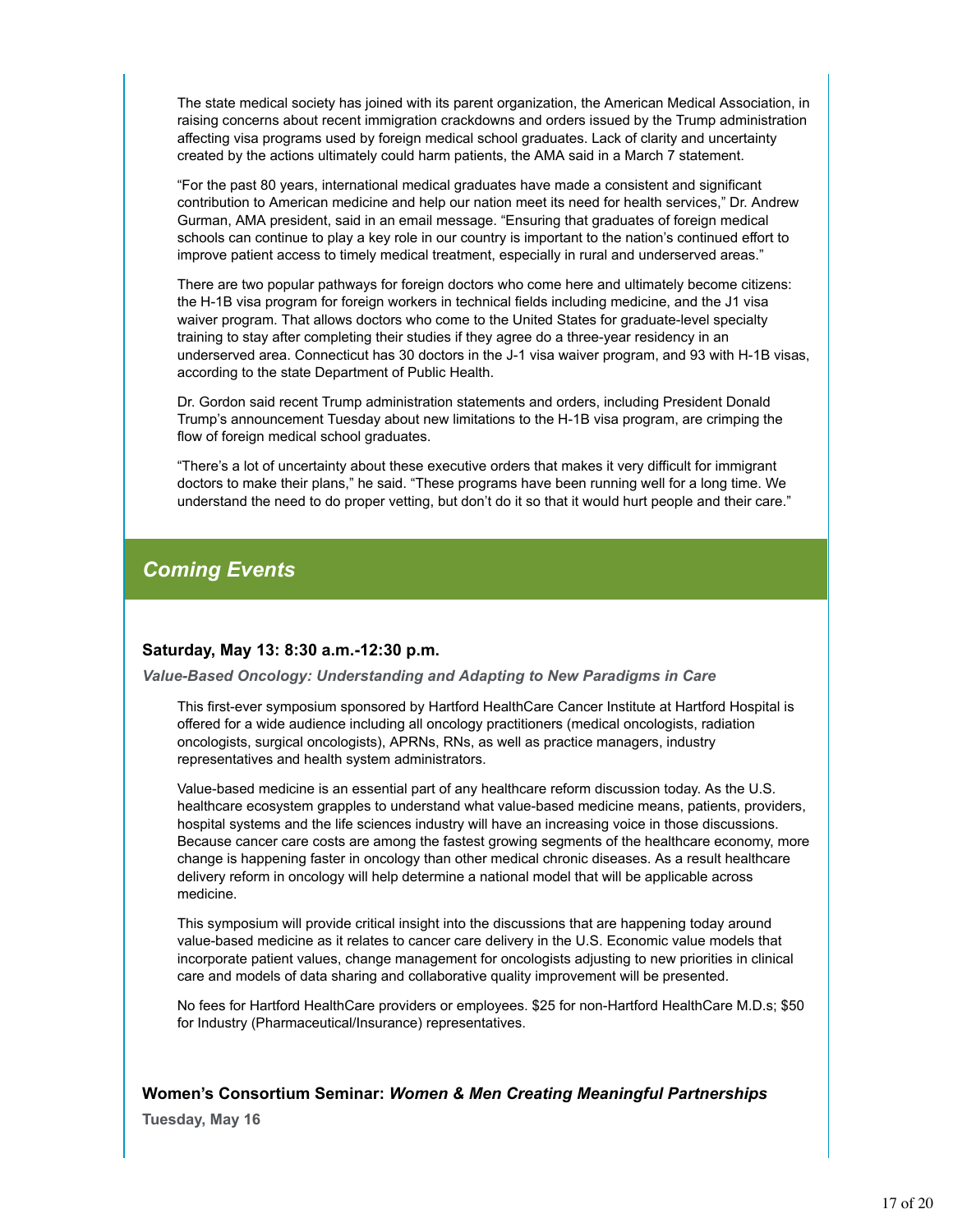The Women's Physician Leadership Consortium is sponsoring a seminar entitled *Women & Men Creating Meaningful Partnerships* on May 16, 5:30-8 p.m., in Heublein Hall.

Key note speaker will be Catherine Flavin of Thrive Leadership.

All male and female providers (physicians, APRNs, PAs) are welcome.

Please RSVP to Joanne Jurs at 860-972-2493 or email Joanne.Jurs@hhchealth.org by May 2.

### **28th Annual Mary Mulready Sullivan Oncology Symposium**

**Wednesday, May 24**

28th Annual Mary Mulready Sullivan Oncology Symposium on Wednesday, May 24 from 7:30 a.m.-1:30 p.m.

The topic is "Non-Small Cell Lung Carcinoma: A Personalized Approach in the Complex Patient." This annual event is meant for those who provide care for cancer patients.

Fees: MDs \$50; APRN/RNs \$25. Physician CME credit maximum of 4.5 AMA PRA Category 1 Credit(s). Nursing CEU: this activity has been submitted to Hartford HealthCare for contact hours.

### **Annual Medical Staff/Board Spring Event June 8; Medical Staff Award Winners Announced**

**Thursday, June 8**

The Annual Medical Staff-Board Spring Event will be held on Thursday, June 8 from 6-8:30 p.m. in Heublein Hall.

Part of the event is the Annual Medical Staff Awards, which honor individuals who have made exceptional contributions to the medical community.

Please join your colleagues in recognizing the accomplishments of the recipients of our Annual Medical Staff Awards, and welcome our new faculty members joining Hartford Hospital. Awards will be presented to:

- **Dr. Robin Deutsch** and **Dr. Amre Nouh** *DAVID HULL, MD YOUNG PRACTITIONER AWARD*
- **Dr. John McArdle** *JOHN K. SPRINGER HUMANITARIAN AWARD*
- **Patricia Veronneau, RN, MSN** *CLINICIAN IN PHILANTHROPY AWARD*
- **Dr. R. Frederic Knauft** *DISTINGUISHED SERVICE AWARD*
- **Dr. Adam Steinberg** *QUALITY & SAFETY AWARD*

### **Save the Date: Medical Staff End-of-Summer Event**

*September 27 (Wednesday), 6-9 p.m., New Britain Museum of American Art*

Join the Medical Staff Officers and your colleagues from the Hartford Hospital Medical Staff for a unique opportunity to socialize and enjoy each other's company.

Join your colleagues from the Hartford Hospital Medical Staff for an amazing evening at the New Britain Museum of American Art.

You will have exclusive admission to the gallery spaces including the works of Howard Pyle, Frederic Rodrigo Gruger, N. C. Wyeth, Norman Rockwell, and more.

Food will be provided by Riverhouse Catering. The menu will vary depending on the inspiration of the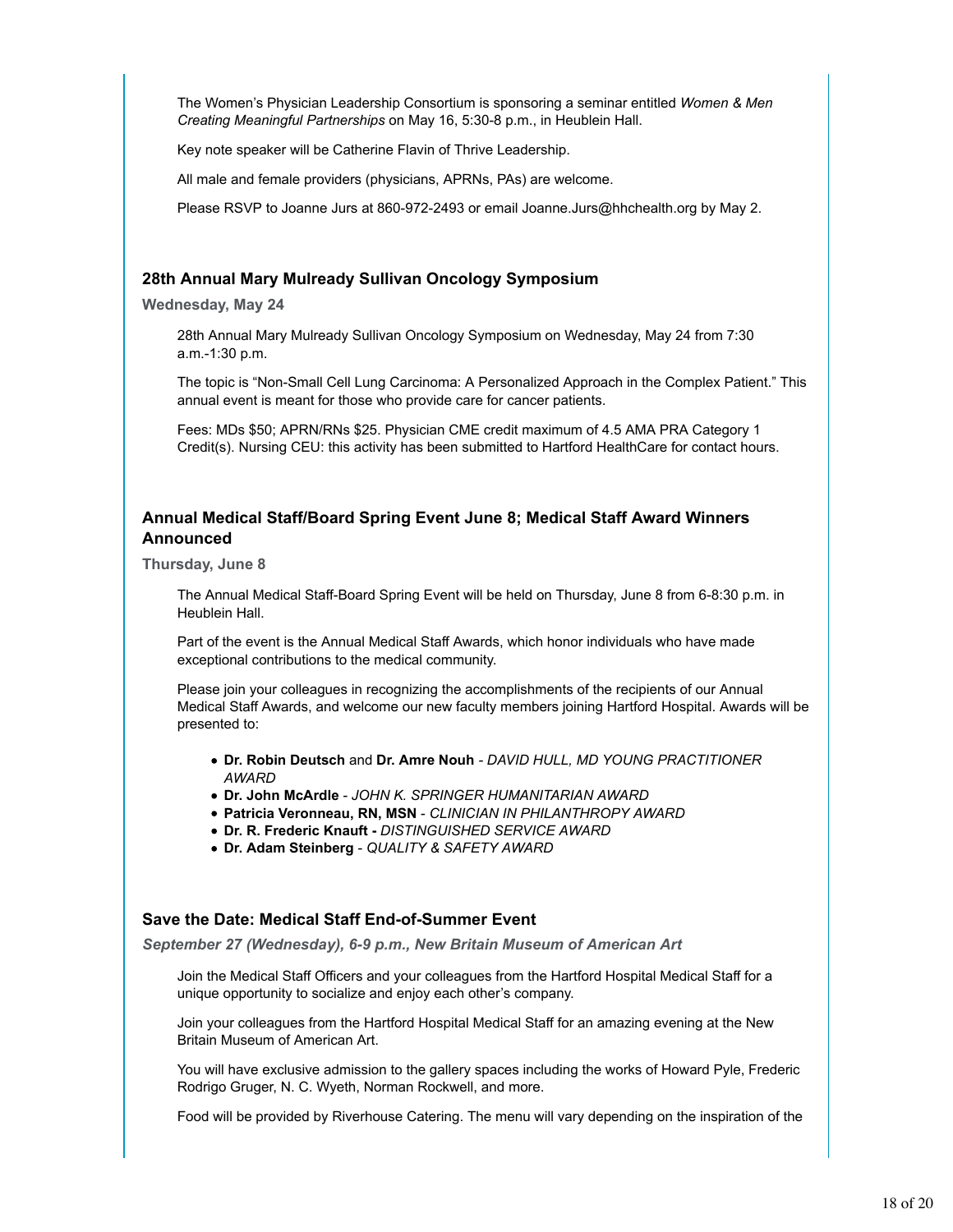Chef at Riverhouse Catering.The evening will feature heavy appetizers, small plates bursting with bold flavors and sweet endings as well as wine, beer and beverages.

### **Save the Date: Wednesday, October 4**

*33rd Annual Cardiovascular Symposium*

7:30 a.m.-3:30 p.m.

Connecticut Convention Center, 100 Columbus Boulevard, Hartford

Information and registration: hartfordhospital.org/CVSymposium

**Please register for this event by calling 1.855.HHC.HERE (1.855.442.4373)**

### **Save the Date: Thursday, November 9**

*12th Annual Interdisciplinary Transplant Symposium*

Sheraton Hartford South Hotel, Rocky Hill

### **Medical Staff Meetings**

PLEASE SAVE THE DATES. MORE INFORMATION WILL BE SENT TO YOU FOR EACH EVENT.

Questions may be directed to Luisa Machado, physician navigator, at Luisa.Machado@hhchealth.org or by phone at 860-883-8497.

| <b>DATE</b>                | TIME                  | <b>FVFNT</b>                                                                        | LOCATION                                                         |
|----------------------------|-----------------------|-------------------------------------------------------------------------------------|------------------------------------------------------------------|
| Thursday, June 8           | 6 p.m.                | <b>HH Board/Medical</b><br><b>Staff Spring Event</b><br>Featuring new<br>physicians | Hartford Hospital<br>ERC, Heublein Hall                          |
| Thursday, June 15          | $6:45 - 7:45$<br>a.m. | Semi-Annual Medical<br><b>Staff Meeting</b>                                         | Gilman Auditorium<br>(Continental breakfast<br>$6:15-6:45$ a.m.) |
| Thursday, September 14     | $6:45 - 7:45$<br>a.m. | <b>Town Hall Medical</b><br><b>Staff Meeting</b>                                    | Gilman Auditorium<br>(Continental breakfast<br>$6:15-6:45$ a.m.) |
| Wednesday, September<br>27 | 6 p.m.                | End of Summer<br>Event                                                              | New Britain Museum<br>of American Art                            |